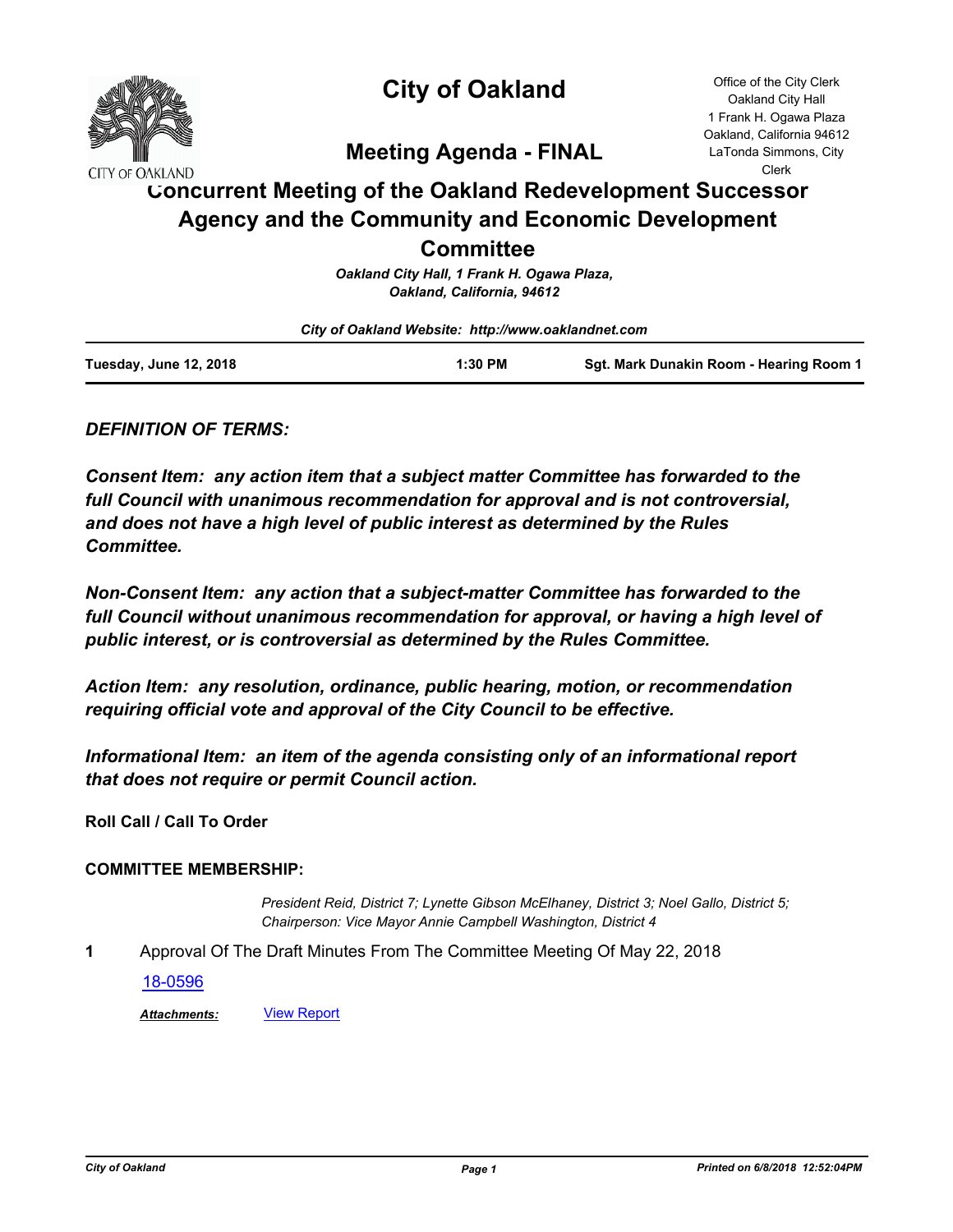**2** Determination Of Schedule Of Outstanding Committee Items

## [18-0597](http://oakland.legistar.com/gateway.aspx?m=l&id=/matter.aspx?key=29031)

[View Report](http://oakland.legistar.com/gateway.aspx?M=F&ID=3cf20738-cf41-45cd-822a-760cc16d2e6a.pdf) *Attachments:*

[View Supplemental Report 6-8-2018](http://oakland.legistar.com/gateway.aspx?M=F&ID=1c77a997-1b72-4109-a1e5-61d0a4e4ce59.pdf)

Subject: Cost To Implement Owner Occupancy Exemption Regulations From: Housing And Community Development Department Recommendation: Receive An Informational Report Of The Cost To Implement Regulations That Ensure Compliance With The Provision Within The Just Cause Eviction Ordinance (O.M.C. 8.22.300) Which Exempts Buildings With Two Or Three Units From Just-Cause Protection If The Property Owner Lives In One Of The Units As A Primary Residence **3**

[18-0569](http://oakland.legistar.com/gateway.aspx?m=l&id=/matter.aspx?key=29004)

Attachments: **[View Report](http://oakland.legistar.com/gateway.aspx?M=F&ID=6335a2c4-d39f-4e0e-bdb1-2ebda92638d9.pdf)** 

*Legislative History* 

5/24/18 \*Rules & Legislation **Committee** 

Scheduled to the \*Community & Economic Development Committee

Subject: 2017 Housing Element Annual Progress Report **4**

> From: Planning And Building Recommendation: Conduct A Public Hearing And Upon Conclusion Receive An Informational Report On The City Of Oakland's Housing Element Annual Progress Report For Calendar Year 2017

[18-0571](http://oakland.legistar.com/gateway.aspx?m=l&id=/matter.aspx?key=29006)

*Attachments:* [View Report](http://oakland.legistar.com/gateway.aspx?M=F&ID=7e459720-2ef2-468d-8acd-f14d58c5aeab.pdf)

## *Legislative History*

5/24/18 \*Rules & Legislation **Committee** 

Scheduled to the \*Community & Economic Development Committee

Subject: Resolution Approving A Moratorium On The Sale Of Public Land From: Councilmember Kaplan Recommendation: Adopt A Resolution Approving A 180-Day Moratorium On Council Approval Of The Long-Term Ground Lease Or Sale Of City Real Property, Or Until The City Council Has Adopted A Public Lands Policy If Adopted Within The 180-Day **5**

*Public Hearing*

Moratorium Period

[18-0533](http://oakland.legistar.com/gateway.aspx?m=l&id=/matter.aspx?key=28968)

Attachments: **[View Report](http://oakland.legistar.com/gateway.aspx?M=F&ID=bc3f1a30-05b6-4078-8db7-2154da97999b.pdf)** 

## *Legislative History*

5/17/18 \*Rules & Legislation **Committee**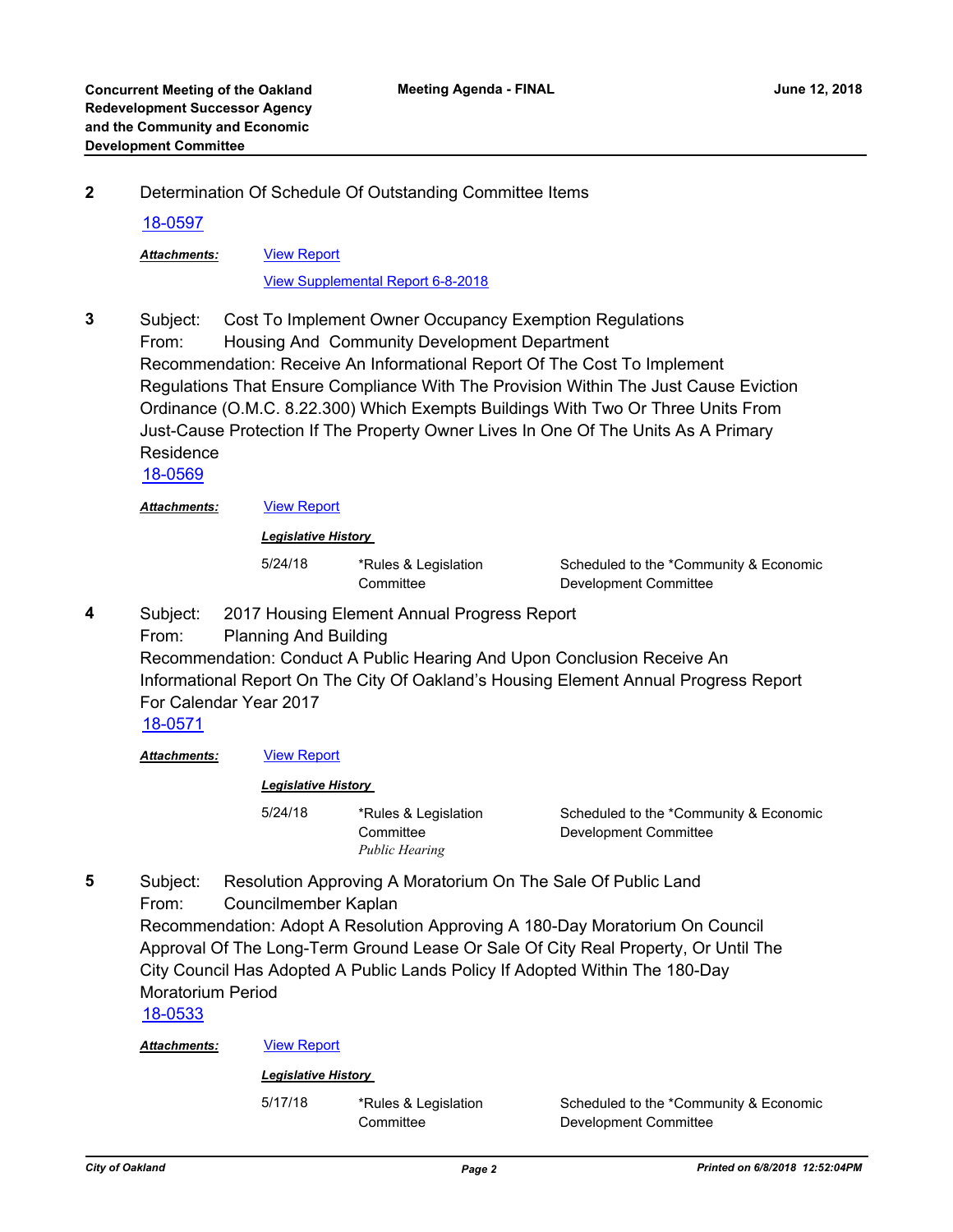Subject: Harrison Hotel & San Pablo Hotel Loan Term Changes From: Housing & Community Development Department Recommendation: Adopt The Following Pieces Of Legislation; **6**

1) A Resolution Amending Resolution Nos. 70597 And 80571 C.M.S. To Extend The Maturity Date And Authorize The Reduction Of The Interest Rate Of The Existing Loan To The Harrison Hotel Affordable Housing Project; And [18-0572](http://oakland.legistar.com/gateway.aspx?m=l&id=/matter.aspx?key=29007)

*Attachments:* [View Report](http://oakland.legistar.com/gateway.aspx?M=F&ID=2410fd46-e041-4ab0-ba29-2a66331507f7.pdf)

#### *Legislative History*

5/24/18 \*Rules & Legislation **Committee** 

Scheduled to the \*Community & Economic Development Committee

2) A Resolution Amending The Existing Affordable Housing Loan For The San Pablo Hotel Project At 1955 San Pablo Avenue To (1) Approve The Assignment And Assumption Of The Loan From San Pablo Hotel Associates To San Pablo Associates II, LP, (2) Terminate The City Regulatory Agreement And Amend And Extend The Former Redevelopment Agency Regulatory Agreement, (3) Extend The Loan Term, And (4); Reduce The Interest Rate To The Applicable Federal Rate; And [18-0573](http://oakland.legistar.com/gateway.aspx?m=l&id=/matter.aspx?key=29008)

## *Attachments:* [View Report](http://oakland.legistar.com/gateway.aspx?M=F&ID=a6b7eda0-878b-4995-8eaa-669b61e5f3c2.pdf)

*Legislative History* 

5/24/18 \*Rules & Legislation **Committee** 

Scheduled to the \*Community & Economic Development Committee

3) A Resolution Authorizing The Grant Of Federal Home Funds To Provide Operating Support And Technical Assistance To The Community Housing Development Corporation, Dignity Housing West, Inc., Construction Resource Center, And Friendship Community Development Corporation In An Aggregate Amount Not To Exceed \$315,000; And

[18-0574](http://oakland.legistar.com/gateway.aspx?m=l&id=/matter.aspx?key=29009)

*Attachments:* [View Report](http://oakland.legistar.com/gateway.aspx?M=F&ID=0947259f-299a-4ce2-9492-95d5f11cb528.pdf)

## *Legislative History*

5/24/18 \*Rules & Legislation **Committee** 

Scheduled to the \*Community & Economic Development Committee

4) A Resolution Appropriating An Additional \$166,000 To The Housing Predevelopment Revolving Loan And Grant Program [18-0575](http://oakland.legistar.com/gateway.aspx?m=l&id=/matter.aspx?key=29010)

*Attachments:* [View Report](http://oakland.legistar.com/gateway.aspx?M=F&ID=37e83059-4e0d-4d85-8fe9-a4deea3d438e.pdf)

## *Legislative History*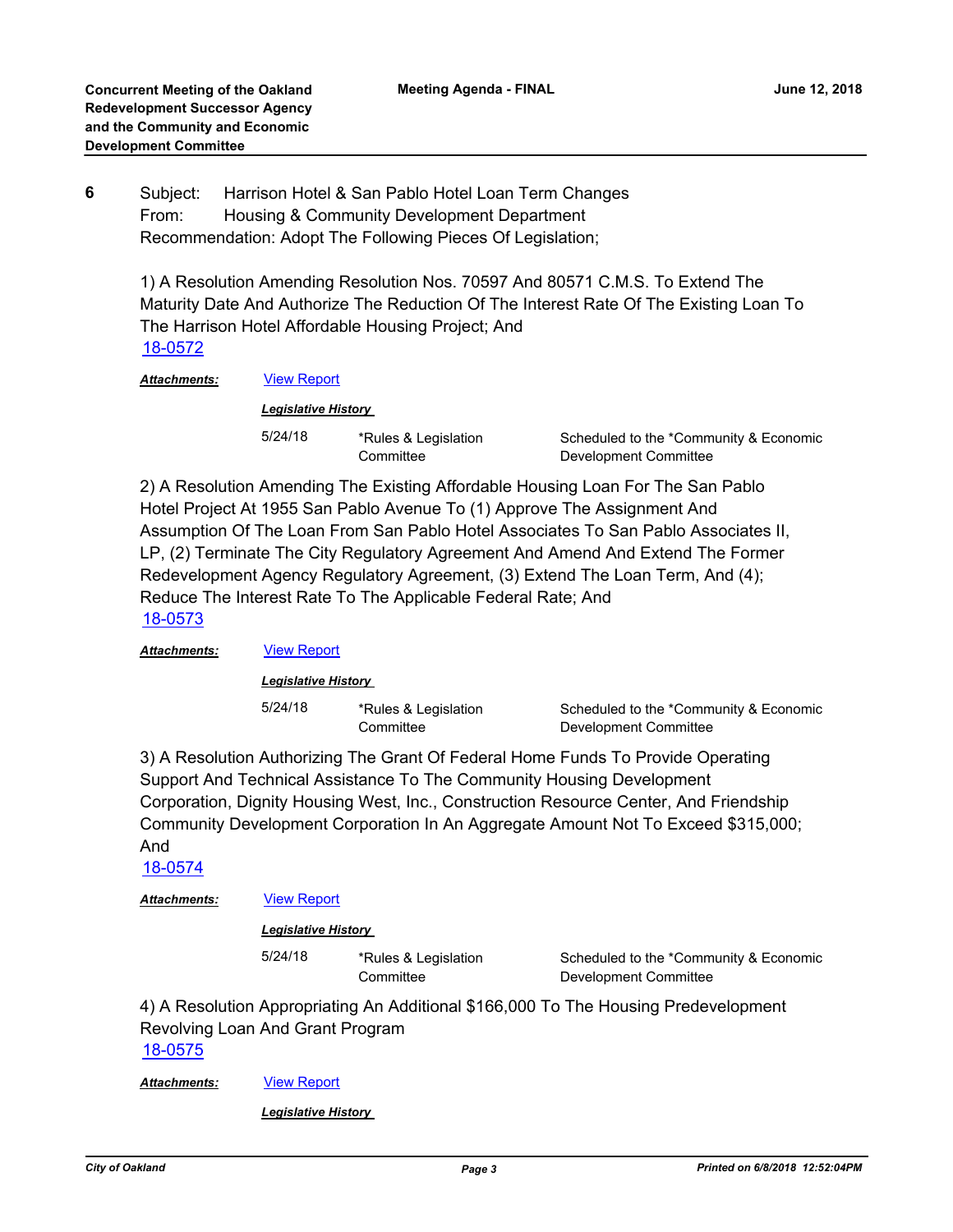| 5/24/18 | *Rules & Legislation<br>Committee | Scheduled to the *Community & Economic<br>Development Committee |
|---------|-----------------------------------|-----------------------------------------------------------------|
|         |                                   |                                                                 |

Subject: Affordable Housing Sustainable Communities Program From: Housing And Community Development Department Recommendation: Adopt The Following Pieces Of Legislation; **7**

> 1) A Resolution Amending Resolution No. 86993 C.M.S., Which Authorized The City To Apply For, Accept And Appropriate Loan And Grant Funds Under The State Of California's Affordable Housing And Sustainable Communities Program In Connection With The 7th And Campbell Project At 1664-1676 7th Street, To Revise Fiscal Provisions, Include Provisions Required By The State, And Authorize Agreements With Bart And AC Transit For Transportation-Related Improvements; And [18-0576](http://oakland.legistar.com/gateway.aspx?m=l&id=/matter.aspx?key=29011)

*Attachments:* [View Report](http://oakland.legistar.com/gateway.aspx?M=F&ID=02b9e21f-889a-47b2-a5c4-0972ee9f5f11.pdf)

*Legislative History* 

5/24/18 \*Rules & Legislation **Committee** 

Scheduled to the \*Community & Economic Development Committee

2) A Resolution Amending Resolution No. 86994 C.M.S., Which Authorized The City To Apply For, Accept And Appropriate Loan And Grant Funds Under The State Of California's Affordable Housing And Sustainable Communities Program In Connection With The 3268 San Pablo Project At 3268 San Pablo Avenue, To Revise Fiscal Provisions, Include Provisions Required By The State, And Authorize Agreements With Bart And AC Transit For Transportation Related Improvements; And [18-0577](http://oakland.legistar.com/gateway.aspx?m=l&id=/matter.aspx?key=29012)

*Attachments:* [View Report](http://oakland.legistar.com/gateway.aspx?M=F&ID=ebc2e42a-8c3f-4087-b27a-b49cfb3cfd77.pdf)

*Legislative History* 

5/24/18 \*Rules & Legislation **Committee** 

Scheduled to the \*Community & Economic Development Committee

3) A Resolution Amending Resolution No. 86995 C.M.S., Which Authorized The City To Apply For, Accept And Appropriate Loan And Grant Funds Under The State Of California's Affordable Housing And Sustainable Communities Program In Connection With The Coliseum Place Project At 905 72nd Avenue, To Revise Fiscal Provisions, Include Provisions Required By The State, And Authorize Agreements With Bart And AC Transit For Transportation-Related Improvements; And [18-0578](http://oakland.legistar.com/gateway.aspx?m=l&id=/matter.aspx?key=29013)

*Attachments:* [View Report](http://oakland.legistar.com/gateway.aspx?M=F&ID=00d4e315-3d70-445a-91f1-d6be31630108.pdf)

## *Legislative History*

5/24/18 \*Rules & Legislation

**Committee**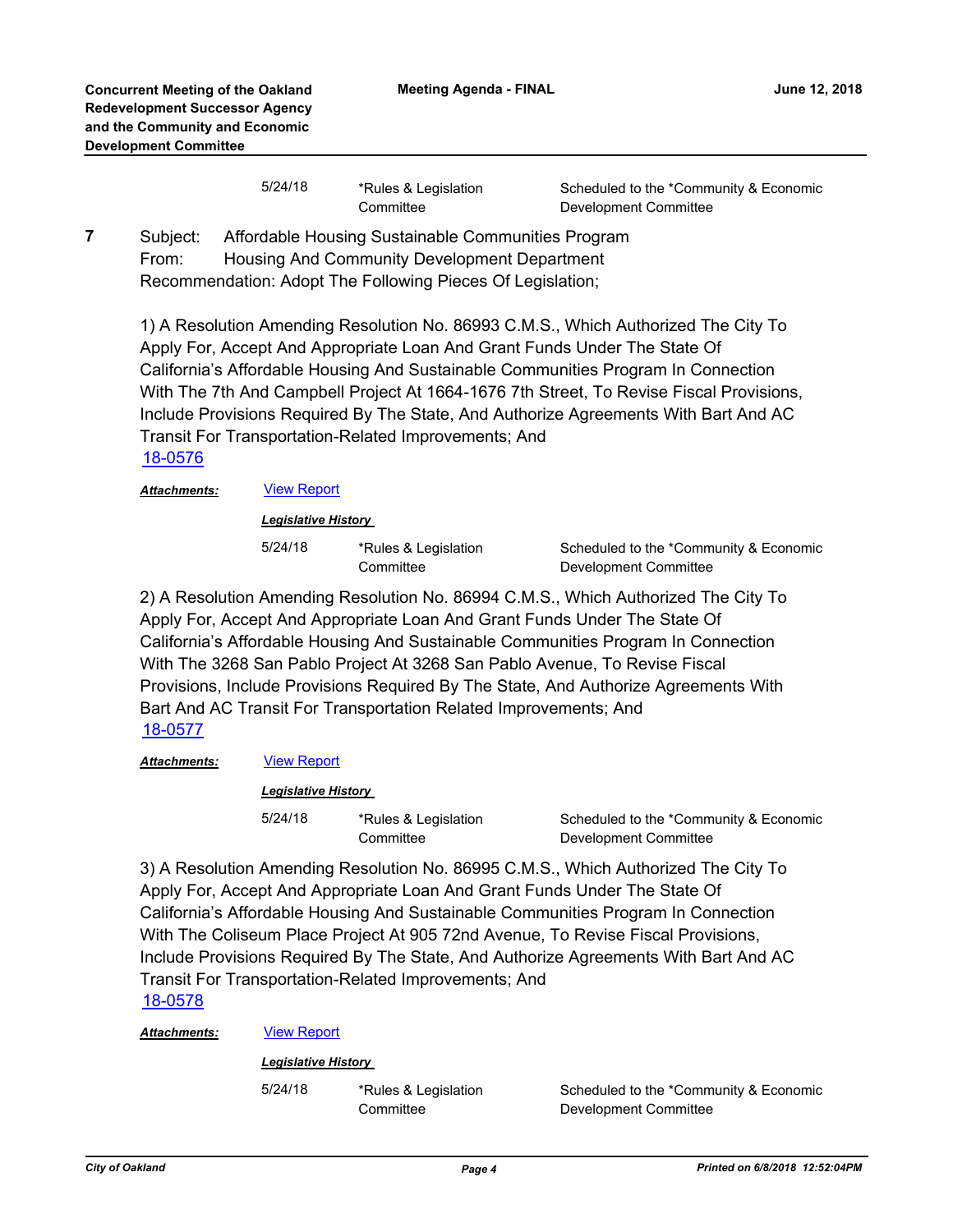4) A Resolution Amending Resolution No. 86216 C.M.S., Which Authorized The City To Apply For, Accept And Appropriate Loan And Grant Funds Under The State Of California's Affordable Housing And Sustainable Communities Program In Connection With The Empyrean & Harrison Hotel At 1300 Webster Street And 1415 Harrison Street, To Revise Fiscal Provisions, Include Provisions Required By The State, And Authorize Agreements With Bart And AC Transit For Transportation-Related Improvements; And [18-0579](http://oakland.legistar.com/gateway.aspx?m=l&id=/matter.aspx?key=29014)

## *Attachments:* [View Report](http://oakland.legistar.com/gateway.aspx?M=F&ID=06c82c8e-0077-4024-a175-10a485dacd89.pdf)

## *Legislative History*

5/24/18 \*Rules & Legislation **Committee** 

Scheduled to the \*Community & Economic Development Committee

5) A Resolution Amending Resolution No. 86217 C.M.S., Which Authorized The City To Apply For, Accept And Appropriate Loan And Grant Funds Under The State Of California's Affordable Housing And Sustainable Communities Program In Connection With The Lakehouse Commons Project At E 12th And Lake Merrit Boulevard, To Revise Fiscal Provisions, Include Provisions Required By The State, And Authorize Agreements With Bart And AC Transit For Transportation-Related Improvements [18-0580](http://oakland.legistar.com/gateway.aspx?m=l&id=/matter.aspx?key=29015)

*Attachments:* [View Report](http://oakland.legistar.com/gateway.aspx?M=F&ID=7a7f7fb8-5add-4ca1-aa6f-824e8609c8ac.pdf)

*Legislative History* 

5/24/18 \*Rules & Legislation **Committee**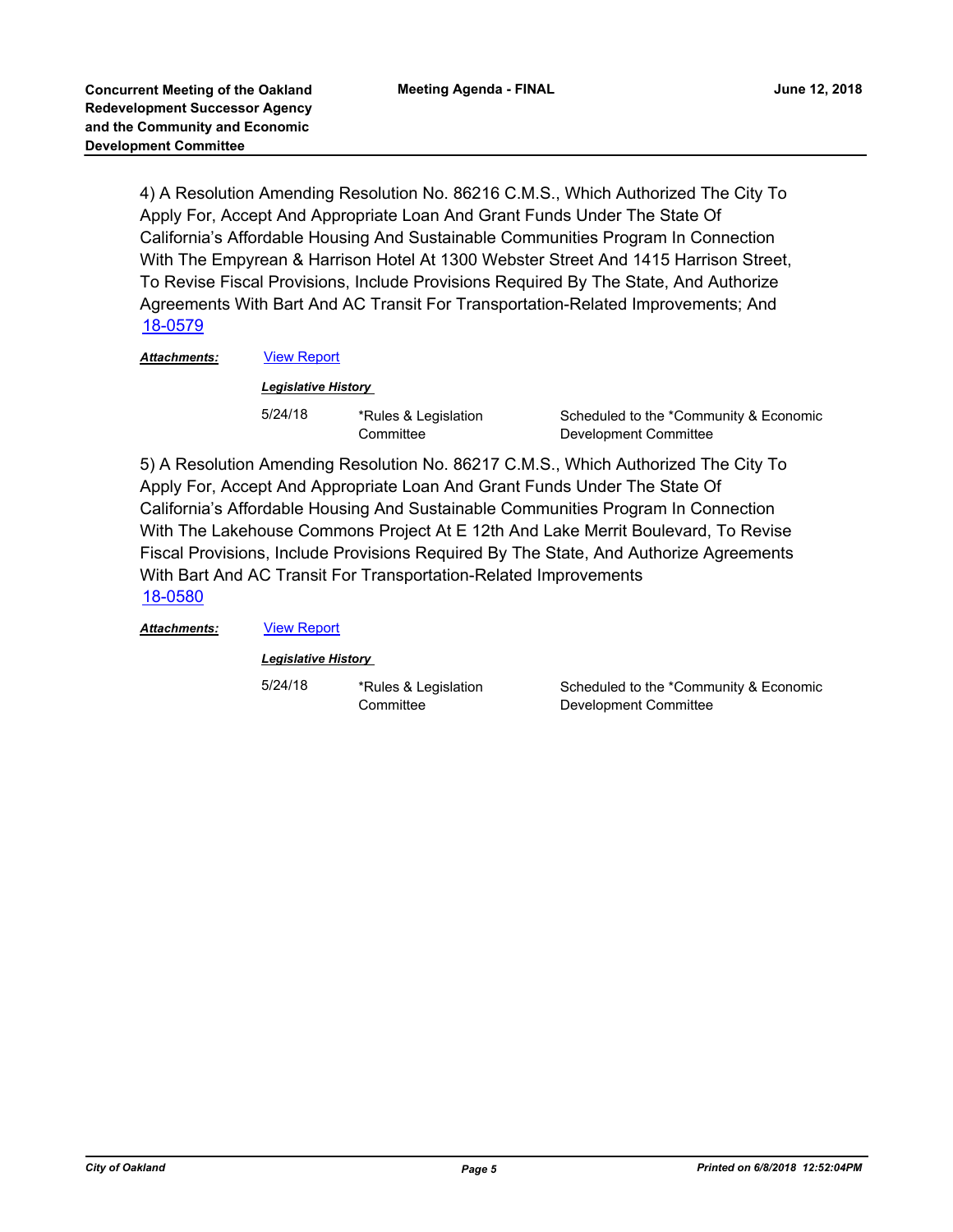#### Subject: 2016 Telegraph Avenue **8**

From: Economic & Workforce Development Department Recommendation: Adopt A Successor Agency Resolution Authorizing The Agency Administrator Or Designee To Execute A Consent To (A) The Assignment By W/L Broadway Telegraph Owner VII, LLC To 2016 Telegraph Owner LLC, Or A Related Entity, Of The Assignor's Interest In The Disposition And Development Agreement For Development Of Property Located At 2000-2016 Telegraph Avenue And 490 Thomas L. Berkeley Way, And (B) The Transfer Of All Of The Ownership Interest In 2016 Telegraph Owner LLR, Or A Related Entity, To NASH - Holland 2016 Telegraph Investors, LLC, Or A Related Entity; And Authorizing A Fourth Amendment To The Disposition And Development Agreement To (1) Waive Performance And Payment Bond Requirements; (2) Waive The Successor Agency's Repurchase Right; (3) Extend The Date For Completion Of Construction From 30 To 36 Months; (4) Require Payment Of \$100,000 To The Successor Agency As Consideration For The Amendment; (5) Require That Holland Partner Group Investments, LLC, Or A Related Entity, Guaranty Completion; (6) Require That 2016 Telegraph Owner LLC, Or A Related Entity, Provide A Letter Of Credit In The Amount Of \$1,000,000 To The Successor Agency Payable In Up To Six Installments Only If The Project Is Not Completed Per Established Development Deadlines; And (7) Reduce A Contingent Payment Obligation From The Successor Agency To Telegraph Owner LLC, Or An Affiliate, From \$1,550,000 To \$1,525,000; Relying On The 2004 Uptown Mixed-Use Project Environmental Impact Report And The "2016 Telegraph Avenue Project CEQA Analysis" Addendum Thereto, Finding That The Project Is Exempt From Additional Environmental Review Pursuant To CEQA Sections 15162-15164,15168,15180,15183 And 15183.3, And Adopting Related CEQA Findings [18-0564](http://oakland.legistar.com/gateway.aspx?m=l&id=/matter.aspx?key=28999)

## *Attachments:* [View Report](http://oakland.legistar.com/gateway.aspx?M=F&ID=3398b75f-a720-482c-80a0-acfc97990c1e.pdf)

## *Legislative History*

5/24/18 \*Rules & Legislation **Committee**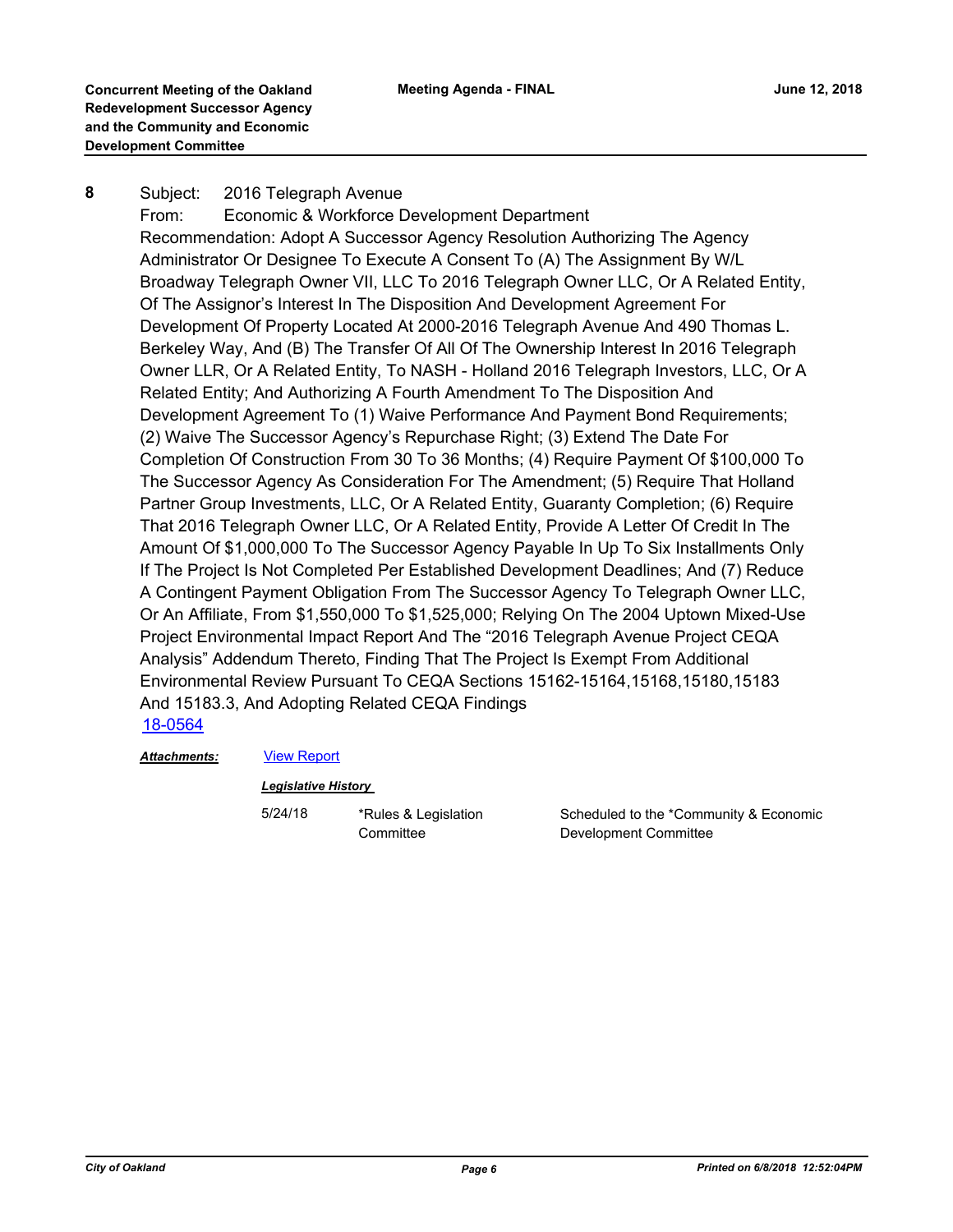Subject: FY 2018-19 Oakland Workforce Development Board Budget And Contracts From: Economic & Workforce Development Department Recommendation: Adopt One The Following Pieces of Legislation; **9**

1) A Resolution (1) Adopting The Fiscal Year 2018-2019 Workforce Development Budget; (2) Accepting And Appropriating Workforce Innovation And Opportunity Act (WIOA) Title I Formula Funds And Other Funds For Adult, Dislocated Worker, Youth And Rapid Response Services In The Estimated Amount Of \$5,332,907; (3) Authorizing Contracts With Service Providers Competitively Selected By The Oakland Workforce Development Board To Provide Comprehensive, Specialized, And Youth Services From WIOA Title I Formula Funds And Other Funds For Fiscal Year 2018-2019; And (4) Authorizing The City To Apply For, Accept And Appropriate Grants And Contributions For Workforce Development Services Beyond The WIOA Title I Formula Funding And Other Budgeted Funding Sources Up To \$200,000 With The Approval Of The Oakland Workforce Development Board Without Returning To Council; Or [18-0581](http://oakland.legistar.com/gateway.aspx?m=l&id=/matter.aspx?key=29016)

*Attachments:* [View Report](http://oakland.legistar.com/gateway.aspx?M=F&ID=c22b1fbb-6aab-41d7-8810-08bcc003dee2.pdf)

*Legislative History* 

**Committee** 

5/24/18 \*Rules & Legislation

Scheduled to the \*Community & Economic Development Committee *A title change was read into record.*

2) A Resolution (1) Adopting The Fiscal Year 2018-2019 Workforce Development Budget; (2) Accepting And Appropriating Workforce Innovation And Opportunity Act (WIOA) Title I Formula Funds And Other Funds For Adult, Dislocated Worker, Youth And Rapid Response Services In The Estimated Amount Of \$5,557,907; (3) Authorizing Contracts With Service Providers Competitively Selected By The Oakland Workforce Development Board To Provide Comprehensive, Specialized, And Youth Services From WIOA Title I Formula Funds And Other Funds For Fiscal Year 2018-2019; (4) Authorizing The City To Apply For, Accept And Appropriate Grants And Contributions For Workforce Development Services Beyond The WIOA Title I Formula Funding And Other Budgeted Funding Sources Up To \$200,000 With The Approval Of The Oakland Workforce Development Board Without Returning To Council; And (5) Appropriating An Additional \$225,000 In One-Time Funds From The General Fund For Workforce Development Direct Services For Fy 2018-2019

[18-0582](http://oakland.legistar.com/gateway.aspx?m=l&id=/matter.aspx?key=29017)

## *Attachments:* [View Report](http://oakland.legistar.com/gateway.aspx?M=F&ID=c7d9f113-ca59-42b6-8487-9c60f18ace13.pdf)

## *Legislative History*

5/24/18 \*Rules & Legislation **Committee** Scheduled to the \*Community & Economic Development Committee *A title change was read into record.*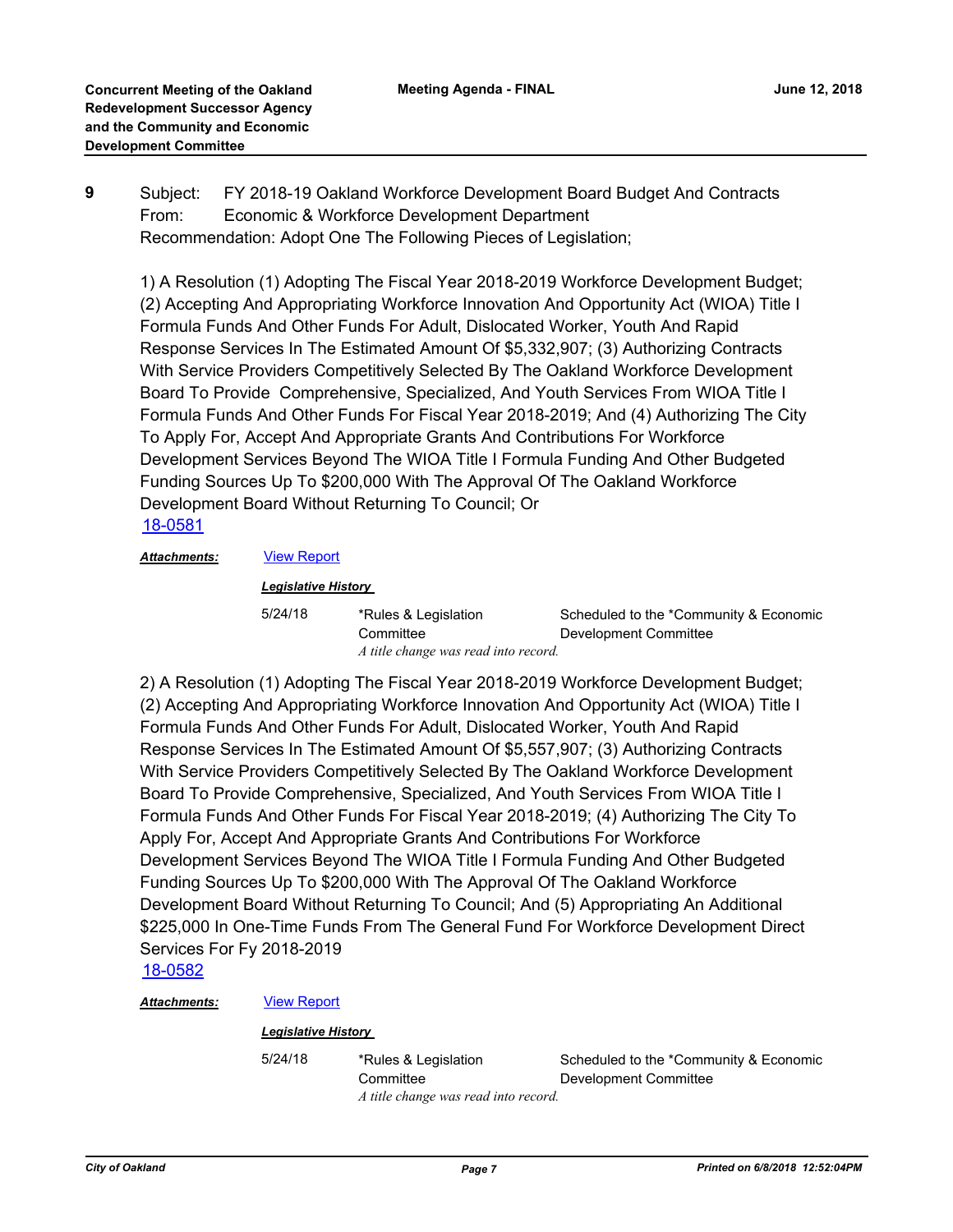Subject: West Oakland Job Resource Center From: Economic & Workforce Development Recommendation: Adopt A Resolution Authorizing The Following Agreements With West Oakland Job Resource Center: (1) A License Agreement For The Use Of City Space At The West Oakland Branch Of The Oakland Public Library For Job Resource Center Services; And (2) A Grant Agreement For An Amount Not To Exceed \$355,237 For The Period From July 1, 2018 Through June 30, 2019, For The Provision Of Job Resource **Services 10** [18-0567](http://oakland.legistar.com/gateway.aspx?m=l&id=/matter.aspx?key=29002)

Attachments: **[View Report](http://oakland.legistar.com/gateway.aspx?M=F&ID=4f9af18b-f2c3-4b06-b916-b2a03f1fa3b3.pdf)** 

*Pursuant to Rule 28(b) Committee of Resolution 87044 C.M.S., this item was added to this agenda. Legislative History*  5/24/18 \*Rules & Legislation No Action Taken

**Committee** 

**Open Forum (TOTAL TIME AVAILABLE: 15 MINUTES)**

## **Adjournment**

**\* In the event of a quorum of the City Council participates on this Committee, the meeting is noticed as a Special Meeting of the City Council; however no final City Council action can be taken.**

## **Americans With Disabilities Act**

**If you need special assistance to participate in Oakland City Council and Committee meetings please contact the Office of the City Clerk. When possible, please notify the City Clerk 5 days prior to the meeting so we can make reasonable arrangements to ensure accessibility. Also, in compliance with Oakland's policy for people with environmental illness or multiple chemical sensitivities, please refrain from wearing strongly scented products to meetings.**

**Office of the City Clerk - Agenda Management Unit Phone: (510) 238-6406 Fax: (510) 238-6699 Recorded Agenda: (510) 238-2386 Telecommunications Display Device: (510) 238-3254**